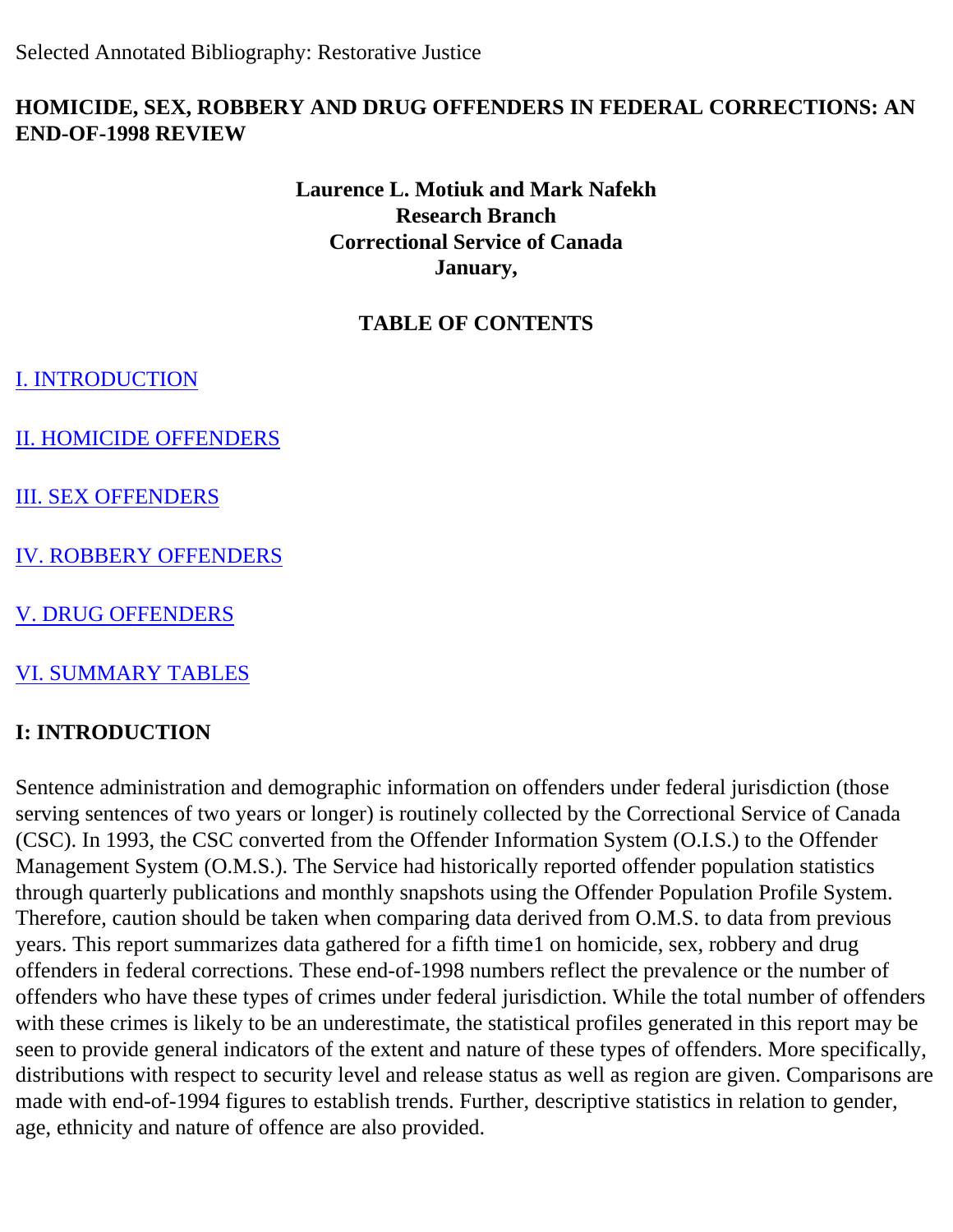Note: Selection criteria used to define the current federal offender population excluded the following O.M.S. Offender Current Status Table codes: deceased, on bail, sentence completed, suspended unlawfully at large, and suspended temporary detained.

1 L.L. Motiuk and R.L. Belcourt, Statistical Profiles of Homicide, Sex, Robbery and Drug Offenders in Federal Corrections: An End-of-1997 Review (Ottawa: Correctional Service Canada, 1998).

## <span id="page-1-0"></span>**II: HOMICIDE OFFENDERS**

## **BACKGROUND**

In Canada, the crimes classified as homicide include: first degree murder, second degree murder, manslaughter and infanticide. Deaths caused by criminal negligence, suicide, accidental or justifiable homicide are not included. Although homicides represent less than 1% of all violent crimes, criminal justice agencies have been collecting homicide statistics since 1961 to closely monitor the extent and trends of such offenses. In 1997, the homicide rate was 1.95 per 100,000 population. The following is an end-of-1998 review of statistical information available on homicide offenders then under federal jurisdiction.

## **THE CURRENT SITUATION**

## **Total Homicide Population**

On 31 December 1998, a review of CSC's offender management system yielded a total of 4,695 homicide offenders under federal jurisdiction and comprise one-fifth (21.9%) of the total federal offender population.

## **Incarcerated Homicide Population**

On 31 December 1998, there were 2,992 homicide offenders incarcerated in federal institutions and comprise one-quarter (25.6%) of the federal incarcerated population. . About 659 of these federally incarcerated homicide offenders were in maximum security institutions, 1,699 were in medium security institutions, and 529 were in minimum security institutions.

More specifically: minimum security: 17.7% of all homicide offenders; medium security: 56.8% of all homicide offenders; and maximum security: 25.5% of all homicide offenders.

# **Conditional Release Homicide Population**

On 31 December 1998, there were 1,703 homicide offenders on conditional release and comprise 17.4%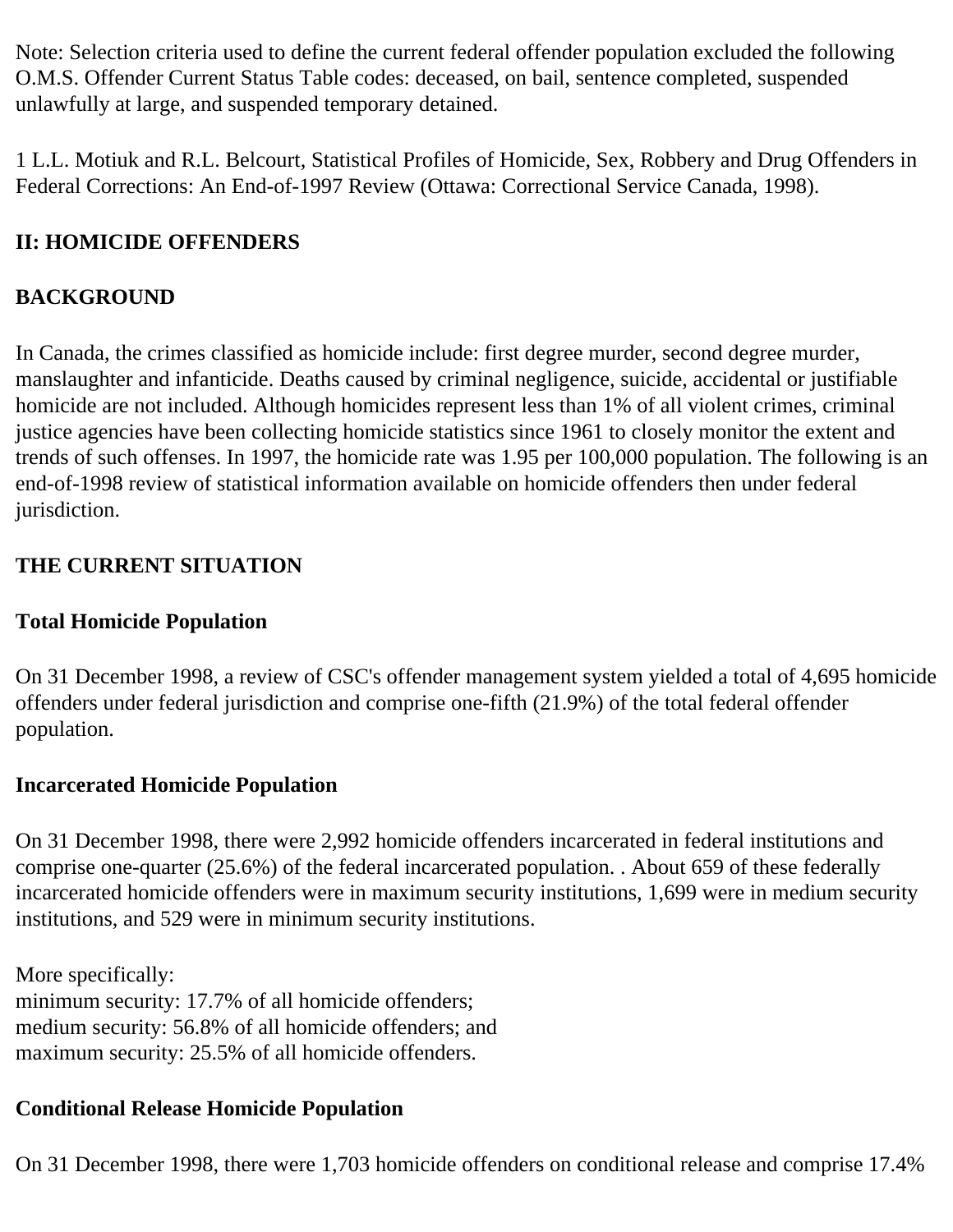of the federal conditional release population.

More specifically: 272 or 16.0% were on day parole; 1,265 or 74.3% were on full parole; and 166 or 9.7.% were on statutory release

## **REGIONAL DISTRIBUTION OF HOMICIDE OFFENDERS**

Regionally, the Ontario and Quebec regions have the most homicide offenders, each being responsible for slightly more than one quarter of the homicide offender population, respectively. In a comparison of the proportion of homicide offenders in each region with the proportion of general offenders, the Ontario and Pacific regions have more homicide offenders relative to their proportion of all federal offenders.

More specifically:

Atlantic: 7.2% of homicide offenders, and 8.4% of all offenders (proportionately fewer homicide offenders);

Quebec: 26.7% of homicide offenders, and 27.9% of all offenders (proportionately fewer homicide offenders);

Ontario: 29.0% of homicide offenders, and 27.5% of all offenders (proportionately more homicide offenders);

Prairies: 18.3% of homicide offenders, and 22.7% of all offenders (proportionately fewer homicide offenders); and

Pacific: 18.7% of homicide offenders, and 13.4% of all offenders (proportionately more homicide offenders).

## **HOMICIDE OFFENDER POPULATION TRENDS**

The end-of-1998 homicide offender population has increased relative to the end-of-1994 homicide offender population - particularly in federal institutions. Over a recent four-year period (31 December 1994 to 31 December 1998) the total homicide offender population has increased by 6.9% the homicide offender population in institutions has increased by 3.3% and the homicide offender population under community supervision has increased by 13.8%.

## **CHARACTERISTICS OF HOMICIDE OFFENDERS**

### **Gender**

On 31 December 1998, a review of CSC's offender management system revealed that the majority of homicide offenders listed to date are male (96.6%). There were 199 (3.4%) cases of a female offender for whom a homicide offence was listed.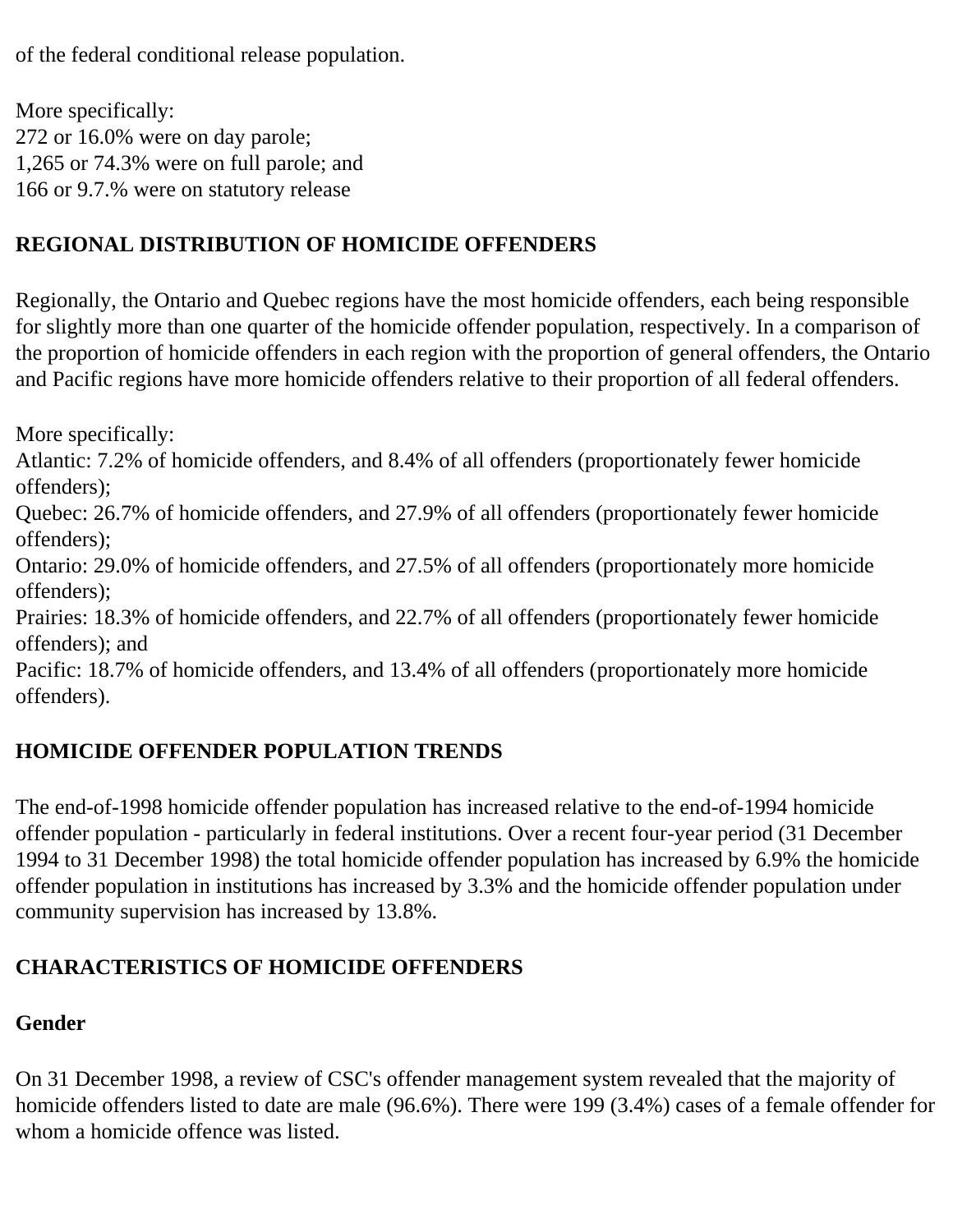### **Age**

On 31 December 1998, the average age of homicide offenders under federal jurisdiction was 42 years old. The oldest homicide offender was 92 years old and the youngest was 18 years old. The average age of homicide offenders at admission was 35 years old. The oldest homicide offender admitted was 92 years old and the youngest was 14 years old.

## **Ethnicity**

On 31 December 1998, the majority of homicide offenders (74.4%) were Caucasian. In a comparison of the proportion of homicide offenders in each ethnic group with the proportion of general offenders, there was somewhat of a larger proportion of Caucasian and Native homicide offenders relative to their proportion of all federal offenders.

More specifically:

Caucasian: 74.4% of homicide offenders, and 71.6% of all offenders (proportionately more homicide offenders);

Native: 16.1% of homicide offenders, and 14.0% of all offenders (proportionately more homicide offenders);

Black: 4.0% of homicide offenders, and 6.7% of all offenders (proportionately fewer homicide offenders);

Asiatic: 1.5% of homicide offenders, and 3.1% of all offenders (proportionately fewer homicide offenders); and

Other: 4.0% of homicide offenders, and 4.6% of all offenders (proportionately fewer homicide offenders)

## **Nature of Offence**

Categorizing homicide offenders by actual conviction, one finds the following:

763 cases of first degree murder, and 15.6% of all homicide offenders;

2,736 cases of second degree murder, and 56% of all homicide offenders;

1,385 cases of manslaughter, and 28.4% of all homicide offenders; and

0 cases of infanticide, and 0.0% of all homicide offenders.

## <span id="page-3-0"></span>**III: SEX OFFENDERS**

## **BACKGROUND**

The following is an end-of-1998 review of statistical information available on sex offenders then under federal jurisdiction.

## **THE CURRENT SITUATION**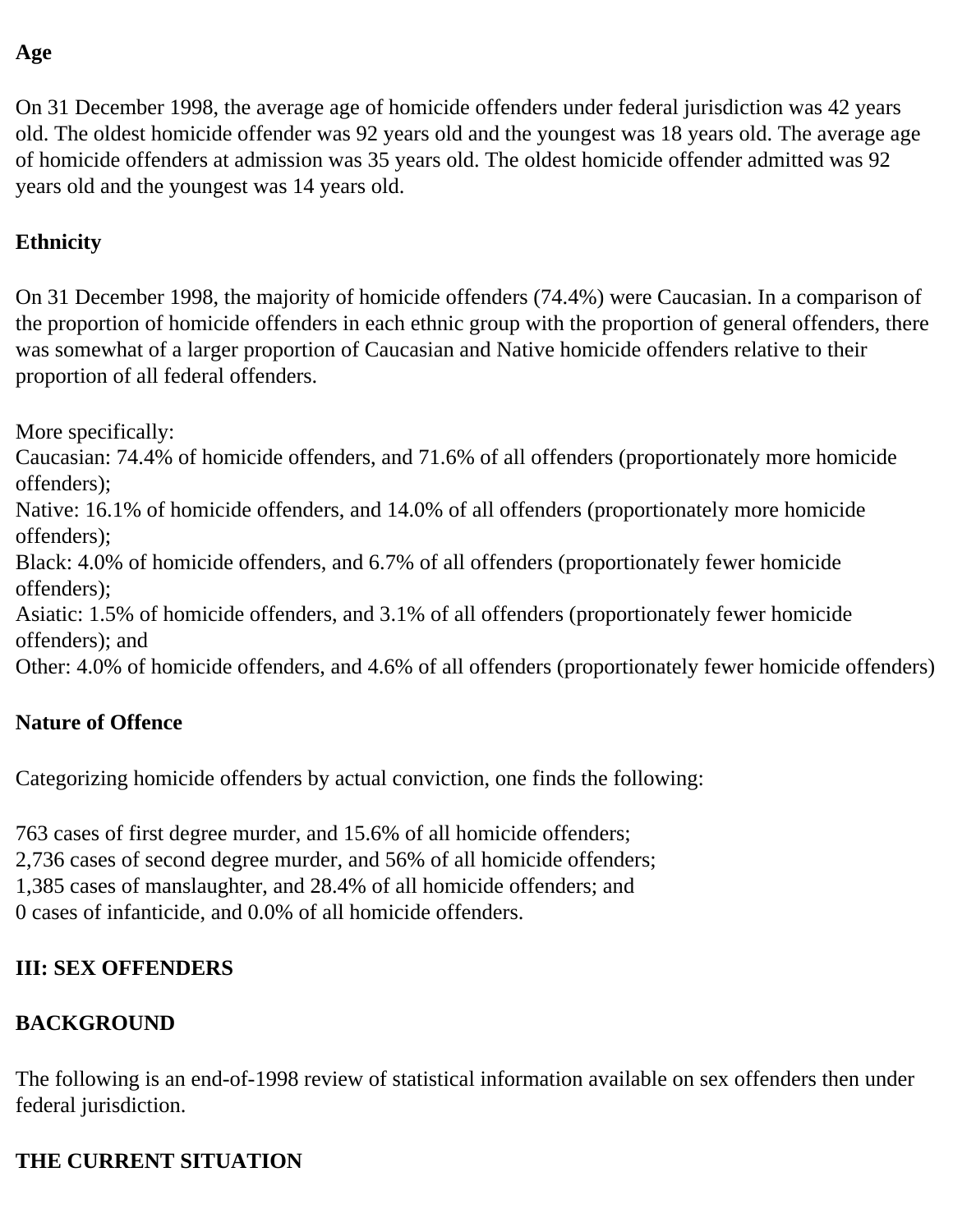#### **Total Sex Offender Population**

On 31 December 1998, a review of CSC's offender management system yielded a total of 3,676 sex offenders under federal jurisdiction and comprise (17.1%) of the total federal offender population. However, these figures understate the actual number of sex offenders because current computer systems do not identify all previous convictions for a sex offence (e.g., provincial sentences); anyone who has committed a sexually-related offence; and anyone who has previously committed a sex offence but was never convicted. A National Sex Offender Census which was conducted in March 1991, identified all sex offenders. The census found about 85% of the sex offender population could be accounted for by the computer systems. *Therefore, using a correction factor (1.173), it is estimated that on 31 December 1998 there were actually 4,312 sex offenders under federal jurisdiction. This adjusted number comprises about 20% of the total federal offender population.* 

#### **Incarcerated Sex Offender Population**

On 31 December 1998, there were 2,433 sex offenders incarcerated in federal institutions and comprise more than one-fifth (20.8%) of the federal incarcerated population. Using a correction factor, it is estimated that on 31 December 1998 there were actually 2,854 sex offenders in federal institutions. This adjusted number comprises 24.4% of the total federal incarcerated population. About 446 of these federally incarcerated sex offenders were in maximum security institutions, 1,633 were in medium security institutions, and 354 were in minimum security institutions.

More specifically: minimum security: 14.6% of all sex offenders; medium security: 67.1 % of all sex offenders; and maximum security: 18.3% of all sex offenders.

## **Conditional Release Sex Offender Population**

On 31 December 1998, there were 1,243 sex offenders on conditional release and comprise 12.5% of the federal conditional release population. *Using a correction factor, it is estimated that on 31 December 1998 there were actually 1,458 sex offenders under community supervision. This adjusted number comprises about 14.9% of the total federal conditional release population.* 

More specifically: 188 or 12.7% were on day parole; 412 or 33.2% were on full parole; and 673 or 54.1 % were on statutory release.

# **REGIONAL DISTRIBUTION OF SEX OFFENDERS**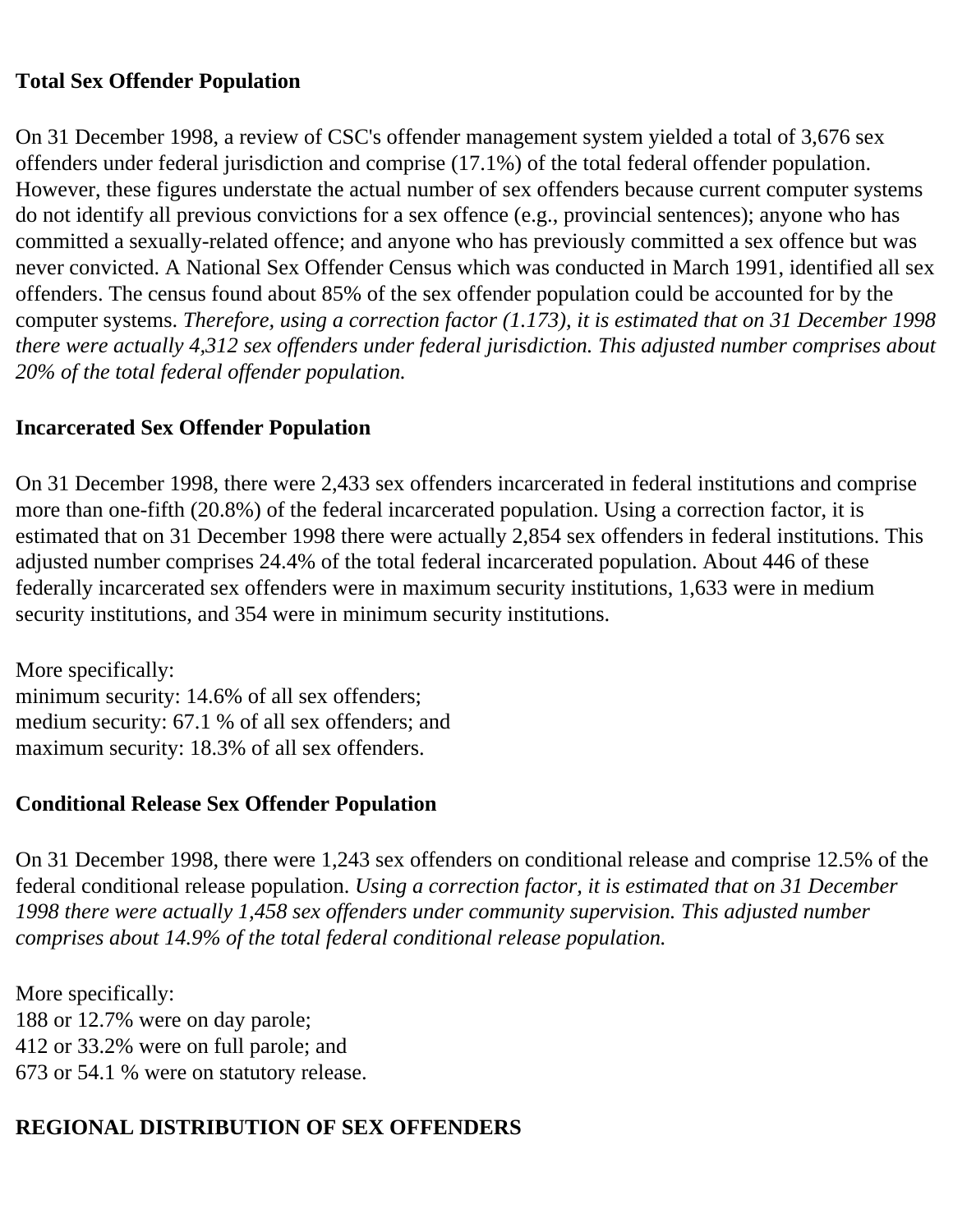Regionally, the Prairies and Ontario regions have the most sex offenders, each being responsible for roughly one-third and one-fifth of the sex offender population, respectively. In a comparison of the proportion of sex offenders in each region with the proportion of all federal offenders, the Atlantic, Prairies and Pacific regions have more sex offenders relative to their proportion of all federal offenders.

More specifically:

Atlantic: 9.7% of sex offenders, and 8.5% of all offenders (proportionately more sex offenders); Quebec: 19.2% of sex offenders, and 27.9% of all offenders (proportionately fewer sex offenders); Ontario: 24.8% of sex offenders, and 27.5% of all offenders (proportionately fewer sex offenders); Prairies: 31.7% of sex offenders, and 22.7% of all offenders (proportionately more sex offenders); and Pacific: 14.5% of sex offenders, and 13.4% of all offenders (proportionately more sex offenders).

## **SEX OFFENDER POPULATION TRENDS**

The end-of-1998 sex offender population has grown relative to the end-of-1994 sex offender population particulary on conditional release. Over a recent four-year period (31 December 1994 to 31 December 1998) the total sex offender population has decreased by 1.9%, the sex offender population in institutions has decreased by 10% and the sex offender population under community supervision has increased by 18.9%.

## **CHARACTERISTICS OF SEX OFFENDERS**

## **Gender**

On 31 December 1998, a review of CSC's offender management system revealed that the majority of sex offenders listed to date are male (99.5%). There were 17 (0.5%) cases of a female offender for whom a sex offence was listed.

## **Age**

On 31 December 1998, the average age of sex offenders under federal jurisdiction was 43 years old. The oldest sex offender was 97 years old and the youngest was 18 years old. The average age of sex offenders at admission was 41 years old. The oldest sex offender admitted was 82 years old and the youngest was 14 years old.

## **Ethnicity**

On 31 December 1998, the majority of sex offenders (71.1%) were Caucasian. In a comparison of the proportion of sex offenders in each ethnic group with the proportion of general offenders, there was somewhat of a larger proportion of Native sex offenders relative to their proportion of all federal offenders.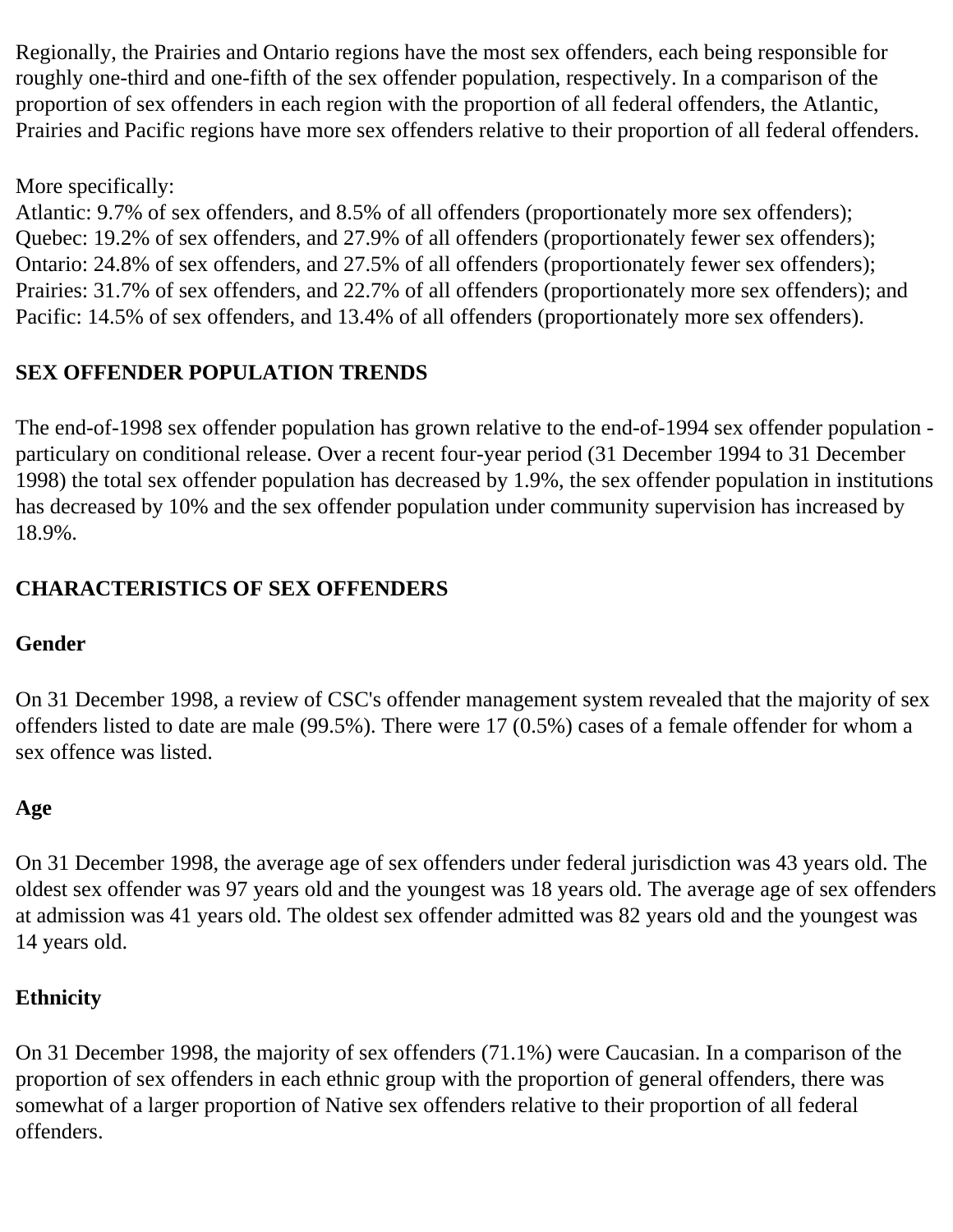More specifically:

Caucasian: 71.1% of sex offenders, and 71.6% of all offenders (proportionately fewer sex offenders); Native: 19.9% of sex offenders, and 14.0% of all offenders (proportionately more sex offenders); Black: 5.1% of sex offenders, and 6.7% of all offenders (proportionately fewer sex offenders); Asiatic: 0.6% of sex offenders, and 3.1% of all offenders (proportionately fewer sex offenders); and Other: 3.2% of sex offenders, and 4.6 % of all offenders (proportionately fewer sex offenders).

## <span id="page-6-0"></span>**IV: ROBBERY OFFENDERS**

### **BACKGROUND**

In Canada, the crimes classified as robbery include: armed robbery and robbery with violence, threats or use of a weapon. Break and enter with intent to commit robbery is not included. Although robberies represent less than 10% of all violent crimes, criminal justice agencies regularly collect robbery statistics to monitor the extent and trends of these offenses. The following is an end-of-1998 review of the statistical information available on robbery offenders then under federal jurisdiction.

### **THE CURRENT SITUATION**

#### **Total Robbery Population**

On 31 December 1998, a review of CSC's offender management system yielded a total of 6,850 robbery offenders under federal jurisdiction and comprise almost one-third (31.9%) of the total federal offender population.

### **Incarcerated Robbery Population**

On 31 December 1998, there were 4,190 robbery offenders incarcerated in federal institutions and comprise more than one-third (35.9%) of the total federal incarcerated population. About 1,040 of these federally incarcerated robbery offenders were in maximum security institutions, 2,607 were in medium security institutions, and 533 were in minimum security institutions.

More specifically: minimum security: 12.7% of all robbery offenders; medium security: 62.2% of all robbery offenders; and maximum security: 25.1% of all robbery offenders.

### **Conditional Release Robbery Population**

On 31 December 1998, there were 2,660 robbery offenders on conditional release and comprise 27.1% of the total federal conditional release population.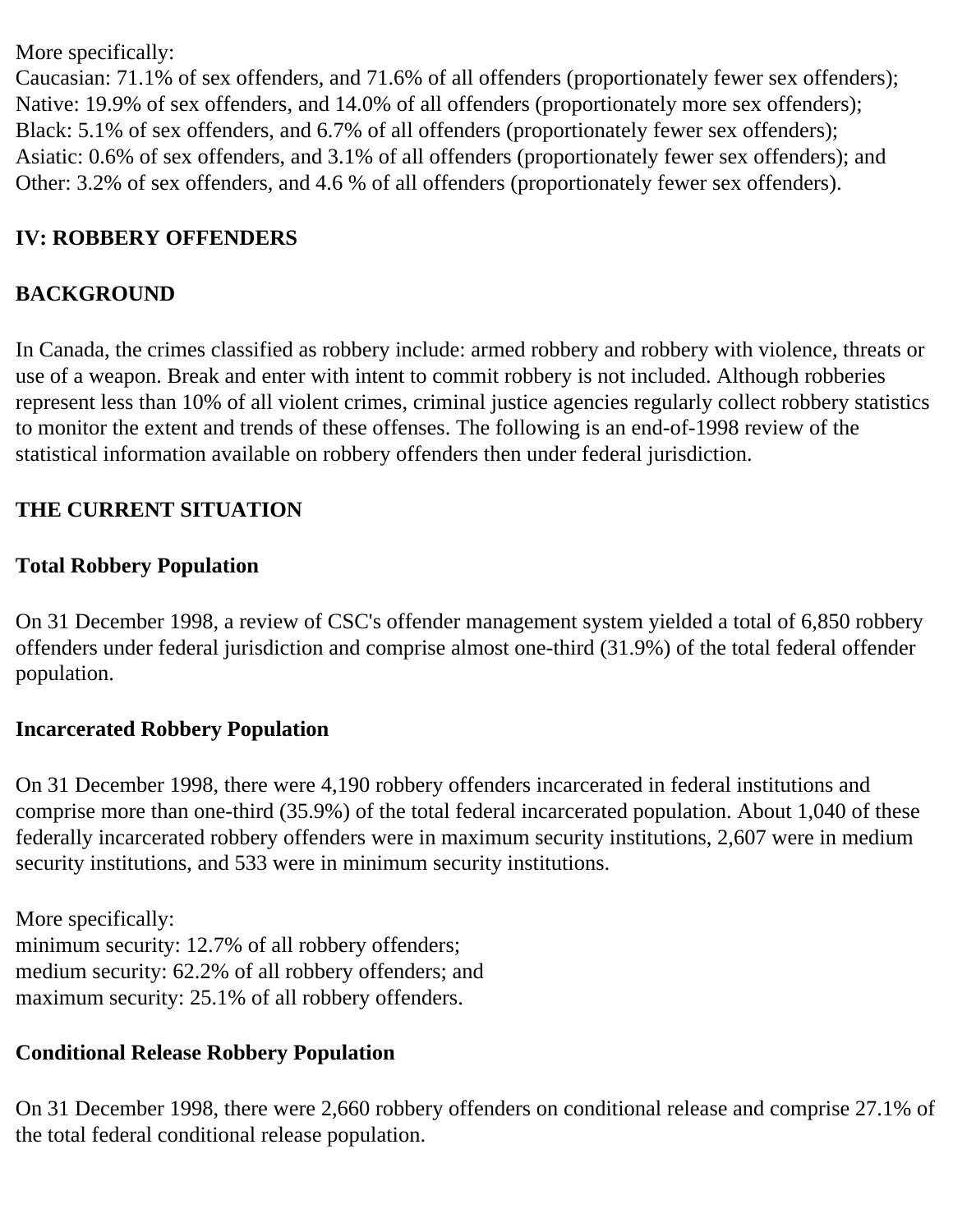More specifically: 551 or 20.7% were on day parole; 773 or 29.1% were on full parole; and 1,336 or 50.2% were on statutory release.

## **REGIONAL DISTRIBUTION OF ROBBERY OFFENDERS**

Regionally, the Quebec and Ontario regions have the most robbery offenders, each being responsible for more than one-third and slightly less than one-quarter of the robbery offender population, respectively. In a comparison of the proportion of robbery offenders in each region with the proportion of general offenders, the Quebec region has more robbery offenders relative to their proportion of all federal offenders.

More specifically:

Atlantic: 7.4% of robbery offenders, and 8.5% of all offenders (proportionately fewer robbery offenders); Quebec: 35.1% of robbery offenders, and 27.9% of all offenders (proportionately more robbery offenders);

Ontario: 24.4% of robbery offenders, and 27.5% of all offenders (proportionately fewer robbery offenders);

Prairies: 20.0% of robbery offenders, and 22.7% of all offenders (proportionately fewer robbery offenders); and

Pacific: 13.1% of robbery offenders, and 13.4% of all offenders (proportionately fewer robbery offenders).

# **ROBBERY OFFENDER POPULATION TRENDS**

The end-of-1998 robbery offender population has declined relative to the end-of-1994 robbery offender population - particulary in federal institutions. Over a recent four-year period (31 December 1994 to 31 December 1998) the total robbery offender population has decreased by 7.5%, the robbery offender population in institutions has decreased by 13.1% and the robbery offender population under community supervision has increased by 2.9%.

# **CHARACTERISTICS OF ROBBERY OFFENDERS**

## **Gender**

On 31 December 1998, a review of CSC's offender management system revealed that the majority of robbery offenders listed to date are male (98.3%). There were 118 (1.7 %) cases of a female offender for whom a robbery offence was listed.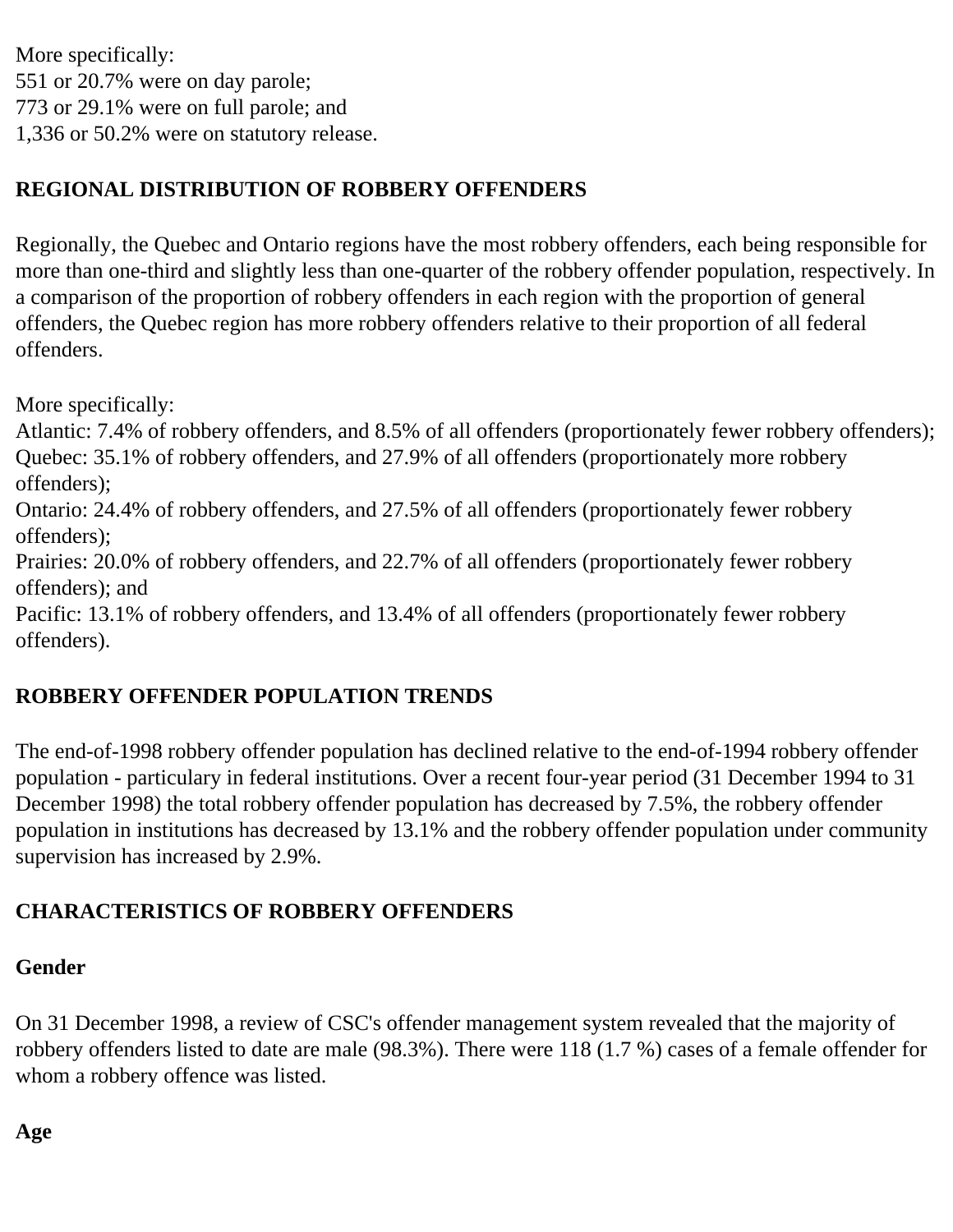On 31 December 1998, the average age of robbery offenders under federal jurisdiction was 36 years old. The oldest robbery offender was 81 years old and the youngest was 17 years old. The average age of robbery offenders at admission was about 33 years old. The oldest robbery offender admitted was 81 years old and the youngest was 17 years old.

## **Ethnicity**

On 31 December 1998, the majority of robbery offenders (77%) were Caucasian. In a comparison of the proportion of robbery offenders in each ethnic group with the proportion of general offenders, there was somewhat of a larger proportion of Caucasian robbery offenders relative to their proportion of all federal offenders.

More specifically:

Caucasian: 77% of robbery offenders, and 71.6% of all offenders (proportionately more robbery offenders);

Native: 12.9% of robbery offenders, and 14% of all offenders (proportionately fewer robbery offenders); Black: 6.8% of robbery offenders, and 6.7% of all offenders (about the same proportion);

Asiatic: 1.3% of robbery offenders, and 3.1% of all offenders (proportionately fewer robbery offenders); and

Other: 2.0% of robbery offenders, and 4.6% of all offenders (proportionately fewer robbery offenders).

# <span id="page-8-0"></span>**V: DRUG OFFENDERS**

# **BACKGROUND**

In Canada, the crimes classified as drug offenses include those under the Food and Drug Act (FDA) and the Narcotics Control Act (NCA). The following is an end-of-1998 review of statistical information available on drug offenders then under federal jurisdiction.

# **THE CURRENT SITUATION**

# **Total Drug Offender Population**

On 31 December 1998, a review of CSC's offender management system yielded a total of 5,437 drug offenders under federal jurisdiction and comprise about one-quarter (26.3%) of the total federal offender population.

# **Incarcerated Drug Offender Population**

On 31 December 1998, there were 2,398 drug offenders incarcerated in federal institutions and comprise one-fifth (20.5%) of the federal incarcerated population. About 501 of these federally incarcerated drug offenders were in maximum security institutions, 1,344 were in medium security institutions, and 553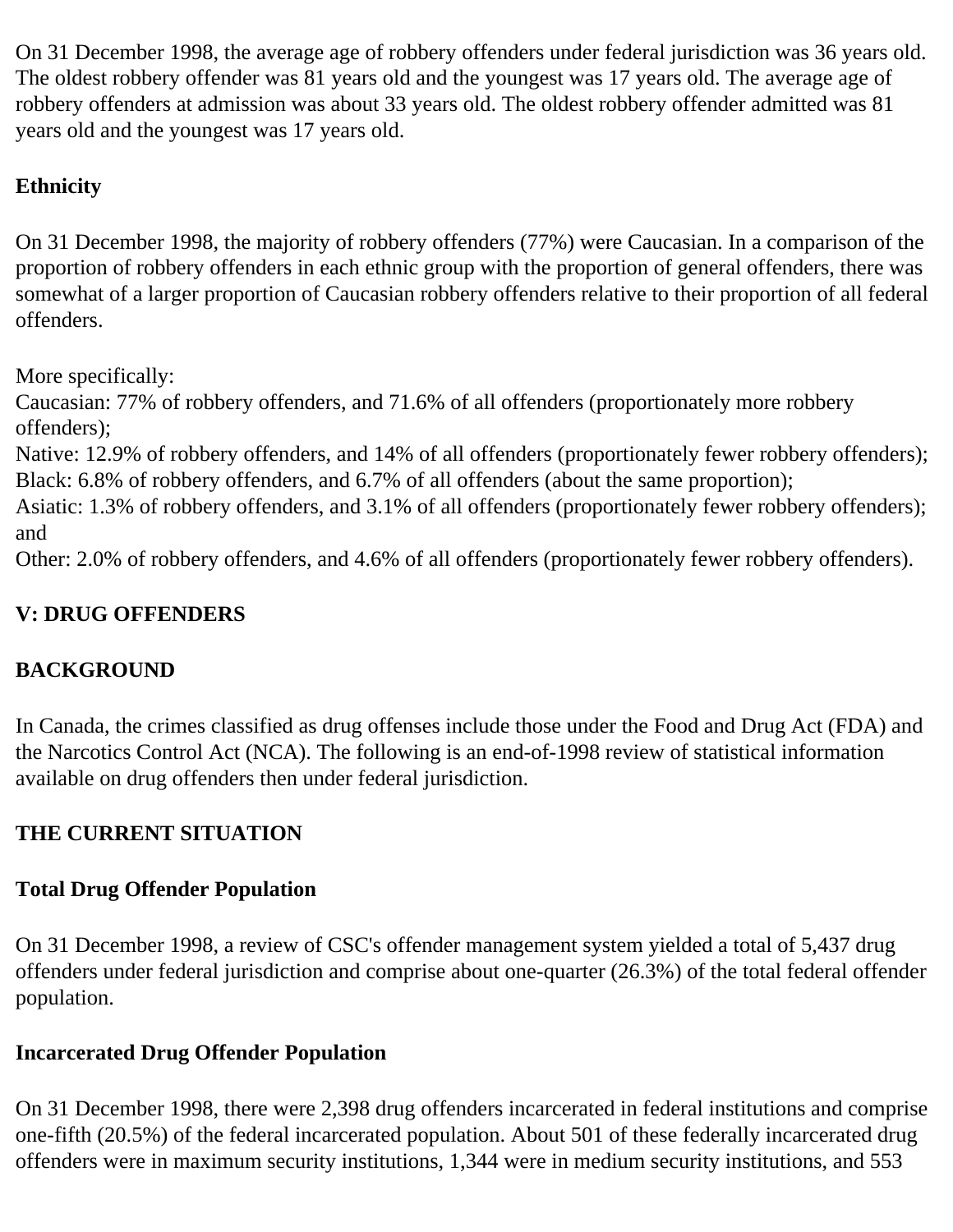were in minimum security institutions.

More specifically: minimum security: 23.1% of all drug offenders; medium security: 56.0% of all drug offenders; and maximum security: 20.9% of all drug offenders.

### **Conditional Release Drug Offender Population**

On 31 December 1998, there were 3,039 drug offenders on conditional release and comprise 31.0% of the federal conditional release population.

More specifically: 517 or 17% were on day parole; 1,722 or 56.7% were on full parole; and 800 or 26.3% were on statutory release.

## **REGIONAL DISTRIBUTION OF DRUG OFFENDERS**

Regionally, the Quebec and Ontario regions have the most drug offenders, each being responsible for slightly more than one-third and one-quarter of the drug offender population, respectively. In a comparison of the proportion of drug offenders in each region with the proportion of general offenders, the Quebec region has more drug offenders relative to their proportion of all federal offenders.

More specifically:

Atlantic: 7.6% of drug offenders, and 8.5% of all offenders (proportionately fewer drug offenders); Quebec: 36.8% of drug offenders, and 27.9% of all offenders (proportionately more drug offenders); Ontario: 26.8% of drug offenders, and 27.5% of all offenders (proportionately fewer drug offenders); Prairies: 19% of drug offenders, and 22.7% of all offenders (proportionately fewer drug offenders); Pacific: 9.8% of drug offenders, and 13.4% of all offenders (proportionately fewer drug offenders).

## **DRUG OFFENDER POPULATION TRENDS**

The end-of-1998 drug offender population has grown relative to the end-of-1994 drug offender population - particularly on conditional release. Over a recent four-year period (31 December 1994 to 31 December 1998) the total drug offender population has increased by 6.3%, the drug offender population in institutions has decreased by 5.6% and the drug offender population under community supervision has increased by 17.9%.

## **CHARACTERISTICS OF DRUG OFFENDERS**

**Gender**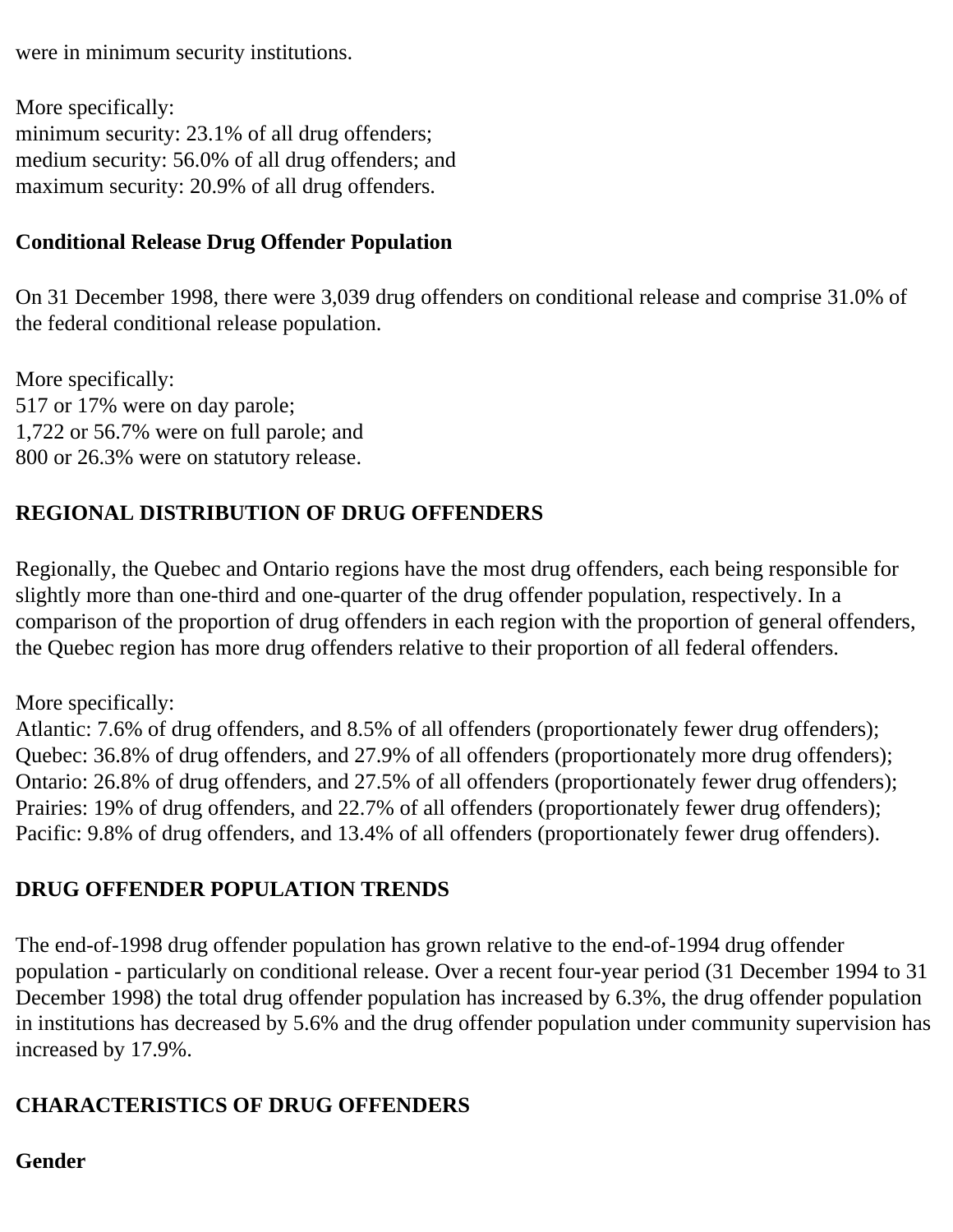On 31 December 1998, a review of CSC's offender management system revealed that the majority of drug offenders listed to date are male (94.6%). There were 291 (5.4%) cases of a female offender for whom a drug offence was listed.

## **Age**

On 31 December 1998, the average age of drug offenders under federal jurisdiction was 37 years old. The oldest drug offender was 79 years old and the youngest was 18 years old. . The average age of drug offenders at admission was about 36 years old. The oldest drug offender admitted was 79 years old and the youngest was 18 years old.

## **Ethnicity**

On 31 December 1998, the majority of drug offenders (69.9%) were Caucasian. In a comparison of the proportion of drug offenders in each ethnic group with the proportion of general offenders, there was somewhat of a larger proportion of Black and Asiatic drug offenders relative to their proportions of all federal offenders.

More specifically:

Caucasian: 69.9% of drug offenders, and 71.6% of all offenders (proportionately fewer drug offenders); Native: 7.1% of drug offenders, and 14.0% of all offenders (proportionately fewer drug offenders); Black: 10.2% of drug offenders, and 6.7% of all offenders (proportionately more drug offenders); Asiatic: 6.8% of drug offenders, and 3.1% of all offenders (proportionately more drug offenders); and Other: 6.1% of drug offenders, and 4.6% of all offenders (proportionately more drug offenders).

## <span id="page-10-0"></span>**VI: SUMMARY TABLES**

|           | YEAR | # | (%) | # $(\% )$                            | CUSTODY COMMUNITY <br># $(%$ |
|-----------|------|---|-----|--------------------------------------|------------------------------|
|           |      |   |     |                                      |                              |
|           | 1994 |   |     | $ 4,393 $ (20.0) 2,896 (65.9)        | 1,497(34.1)                  |
| HOMICIDE: |      |   |     | 1995 4,318 (18.9) 2,784 (64.5)       | 1,534(35.5)                  |
|           |      |   |     | 1996 $ 4,553(20.1) 3,002(65.9) $     | 1,551(34.1)                  |
|           | 1997 |   |     | $ 4,771 $ $(21.5)$ $ 3,122$ $(65.4)$ | 1,649(34.6)                  |
|           | 1998 |   |     | $ 4,695 $ (21.9) 2,992 (63.7)        | 1,703(36.3)                  |
|           |      |   |     |                                      |                              |
|           |      |   |     |                                      |                              |
|           |      |   |     |                                      |                              |
|           |      |   |     |                                      |                              |

## *DISTRIBUTION OF FEDERAL OFFENDERS BY STATUS*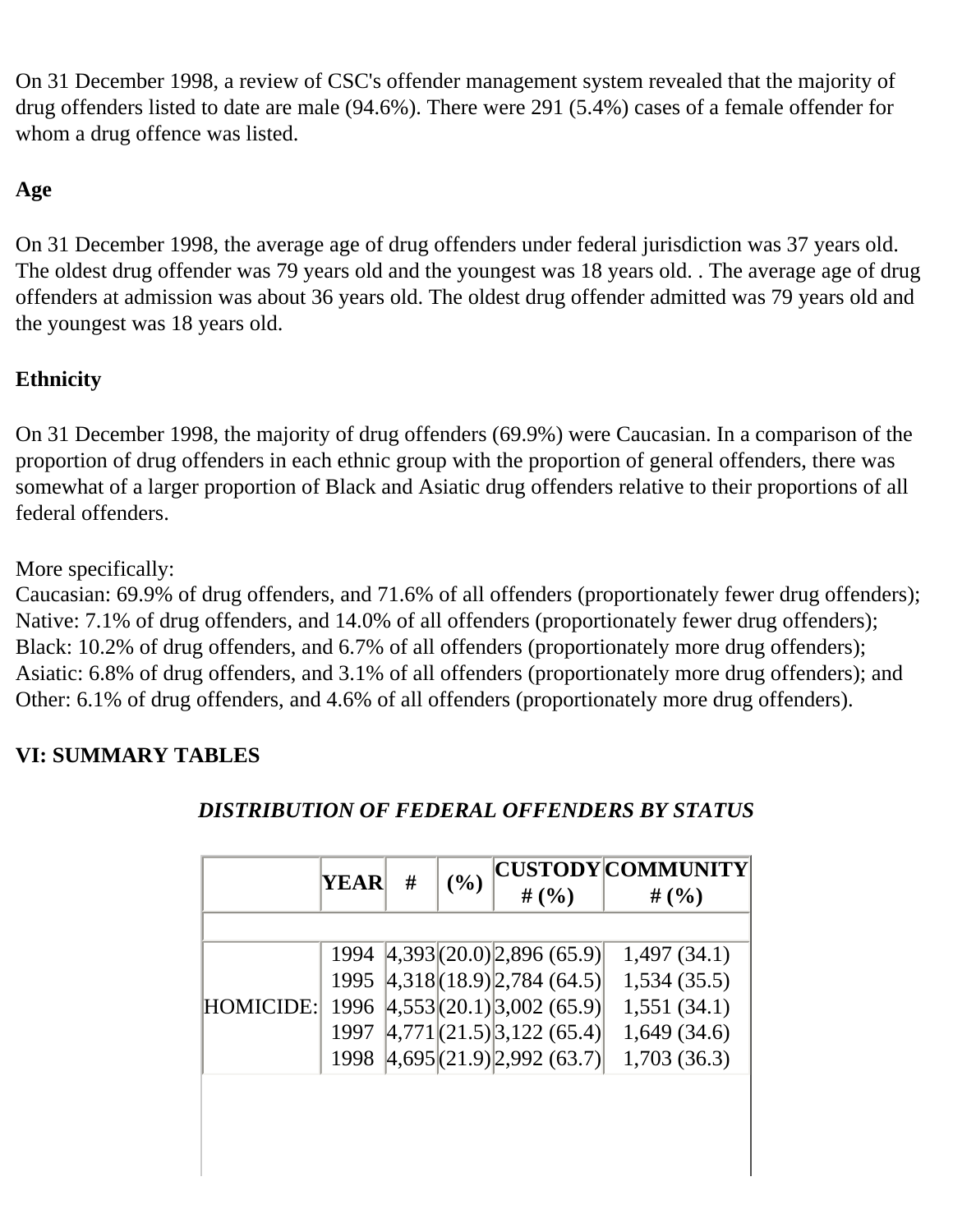|                 | 1994 |  |                                   | 3,748(16.9)2,703(72.1)             | 1,045(27.9)  |
|-----------------|------|--|-----------------------------------|------------------------------------|--------------|
|                 | 1995 |  | $ 3,875 $ (17.0) $ 2,766(71.3) $  |                                    | 1,109(28.7)  |
| SEX:            | 1996 |  |                                   | $ 4,041 $ (17.9) 2,974 (73.6)      | 1,067(26.4)  |
|                 | 1997 |  | 3,914(17.6)2,771(70.8)            |                                    | 1,143(29.2)  |
|                 | 1998 |  |                                   | 3,676  (17.1)   2,433   (66.2)     | 1,243 (33.8) |
|                 | 1994 |  |                                   | $(7,408)(33.5)$ 4,824 (65.1)       | 2,584 (34.9) |
|                 | 1995 |  | $(7,199(31.6)\,4,606(63.9))$      |                                    | 2,593(36.1)  |
| <b>ROBBERY:</b> | 1996 |  | (7,418)(32.8)4,902(66.1)          |                                    | 2,516 (33.9) |
|                 | 1997 |  | $(7,136)(32.1)$ $(4,737)(66.4)$   |                                    | 2,399 (33.6) |
|                 | 1998 |  |                                   | $ 6,850 $ (31.9) $ 4,190$ (61.1)   | 2,660 (38.8) |
|                 | 1994 |  |                                   | $ 5,117 $ $(23.1)$ $ 2,540$ (49.6) | 2,577(50.4)  |
| DRUG:           | 1995 |  | $ 5,310 $ (23.3) 2,590 (48.8)     |                                    | 2,720 (51.2) |
|                 | 1996 |  | $ 5,615 $ (24.8) 2,899 (51.6)     |                                    | 2,716 (48.4) |
|                 | 1997 |  | $ 5,155 $ (24.8) $ 2,659$ (48.2)  |                                    | 2,856(51.8)  |
|                 | 1998 |  | $ 5,437 $ $(25.3) 2,398$ $(44.1)$ |                                    | 3,039 (55.9) |

*DISTRIBUTION OF FEDERAL OFFENDERS BY SECURITY LEVEL* 

|                  |      | #     |               |               | MINIMUM MEDIUM MAXIMUM |
|------------------|------|-------|---------------|---------------|------------------------|
|                  | YEAR |       | $\frac{0}{0}$ | $\frac{0}{0}$ | $\frac{0}{0}$          |
|                  |      |       |               |               |                        |
|                  | 1994 | 2,896 | 11.6          | 55.2          | 33.2                   |
|                  | 1995 | 2,784 | 13.1          | 56.3          | 29.7                   |
| <b>HOMICIDE:</b> | 1996 | 3,002 | 15.7          | 56.4          | 27.9                   |
|                  | 1997 | 3,122 | 17.1          | 58.2          | 24.7                   |
|                  | 1998 | 2,992 | 17.7          | 56.8          | 26.5                   |
|                  | 1994 | 2,703 | 11.6          | 66.0          | 22.4                   |
|                  | 1995 | 2,766 | 11.9          | 67.8          | 20.0                   |
| SEX:             | 1996 | 2,974 | 11.5          | 68.6          | 19.9                   |
|                  | 1997 | 2,771 | 12.6          | 68.4          | 19.0                   |
|                  | 1998 | 2,433 | 14.6          | 67.1          | 18.3                   |
|                  | 1994 | 4,824 | 8.1           | 63.4          | 28.5                   |
|                  | 1995 | 4,606 | 8.8           | 62.4          | 27.7                   |
| <b>ROBBERY:</b>  | 1996 | 4,902 | 9.3           | 63.9          | 26.8                   |
|                  | 1997 | 4,737 | 11.5          | 63.1          | 25.4                   |
|                  | 1998 | 4,190 | 12.7          | 62.2          | 25.1                   |
|                  | 1994 | 2,540 | 16.4          | 61.0          | 22.6                   |
|                  | 1995 | 2,590 | 16.3          | 60.6          | 22.5                   |
| DRUG:            | 1996 | 2,899 | 17.4          | 59.7          | 22.9                   |
|                  | 1997 | 2,659 | 19.3          | 59.7          | 21.0                   |
|                  | 1998 | 2,398 | 23.1          | 56.1          | 20.8                   |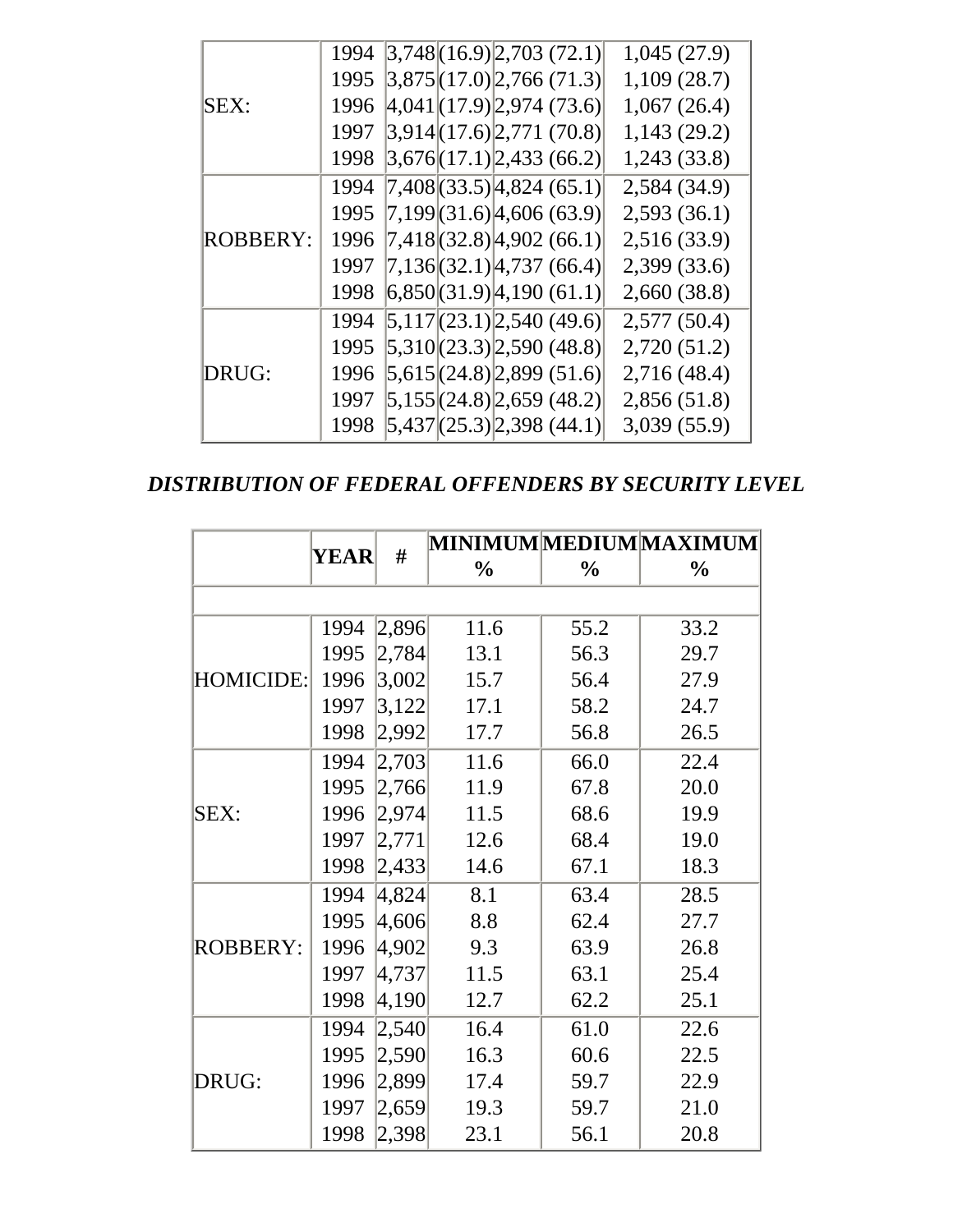#### *DISTRIBUTION OF FEDERAL OFFENDERS BY RELEASE STATUS*

|                 |                  |       |               | DAY PAROLE FULL PAROLE STATUTORY |                  |
|-----------------|------------------|-------|---------------|----------------------------------|------------------|
|                 | #<br><b>YEAR</b> |       | $\frac{0}{0}$ | $\frac{0}{0}$                    | <b>RELEASE %</b> |
|                 |                  |       |               |                                  |                  |
|                 | 1994             | 1,497 | 14.4          | 79.7                             | 5.9              |
|                 | 1995             | 1,534 | 13.8          | 79.1                             | 7.0              |
| HOMICIDE:       | 1996             | 1,551 | 12.8          | 79.1                             | 8.1              |
|                 | 1997             | 1,649 | 15.7          | 74.3                             | 10.1             |
|                 | 1998             | 1,703 | 16.0          | 74.3                             | 9.7              |
| SEX:            | 1994             | 1,045 | 15.2          | 42.0                             | 42.7             |
|                 | 1995             | 1,109 | 12.3          | 38.1                             | 49.4             |
|                 | 1996             | 1,007 | 12.3          | 35.6                             | 52.1             |
|                 | 1997             | 1,143 | 14.0          | 31.5                             | 54.5             |
|                 | 1998             | 1,243 | 12.7          | 33.2                             | 54.1             |
|                 | 1994             | 2,584 | 21.6          | 41.5                             | 36.7             |
|                 | 1995             | 2,593 | 19.5          | 36.3                             | 44.1             |
| <b>ROBBERY:</b> | 1996             | 2,516 | 16.1          | 34.0                             | 49.9             |
|                 | 1997             | 2,339 | 17.1          | 31.8                             | 51.1             |
|                 | 1998             | 2,660 | 20.7          | 29.1                             | 50.2             |
|                 | 1994             | 2,577 | 14.9          | 64.9                             | 20.2             |
|                 | 1995             | 2,720 | 12.1          | 63.4                             | 24.5             |
| DRUG:           | 1996             | 2,716 | 10.2          | 63.4                             | 26.4             |
|                 | 1997             | 2,856 | 15.9          | 59.4                             | 24.7             |
|                 | 1998             | 3,039 | 17.0          | 56.7                             | 26.3             |

#### *DISTRIBUTION OF FEDERAL OFFENDERS BY REGION*

|                  | <b>END-OFYEAR</b> | ATLANTIC  QUEBEC  ONTARIO  PRARIES  PACIFIC |               |               |               |               |
|------------------|-------------------|---------------------------------------------|---------------|---------------|---------------|---------------|
|                  |                   | $\frac{0}{0}$                               | $\frac{6}{9}$ | $\frac{0}{0}$ | $\frac{0}{0}$ | $\frac{6}{9}$ |
|                  |                   |                                             |               |               |               |               |
|                  | 1994              | 6.7                                         | 27.2          | 29.9          | 18.8          | 17.4          |
|                  | 1995              | 6.7                                         | 27.2          | 29.7          | 18.6          | 17.8          |
| <b>HOMICIDE:</b> | 1996              | 6.9                                         | 26.9          | 29.5          | 18.4          | 18.3          |
|                  | 1997              | 7.2                                         | 27.1          | 28.6          | 18.2          | 18.9          |
|                  | 1998              | 7.2                                         | 26.8          | 29.0          | 18.3          | 18.7          |
|                  | 1994              | 13.0                                        | 20.1          | 26.9          | 27.3          | 15.5          |
|                  | 1995              | 12.4                                        | 19.3          | 24.7          | 28.5          | 15.1          |
| SEX:             | 1996              | 11.4                                        | 19.0          | 24.5          | 30.7          | 14.5          |
|                  | 1997              | 10.7                                        | 19.1          | 24.2          | 31.8          | 14.2          |
|                  | 1998              | 9.7                                         | 19.2          | 24.8          | 32.0          | 14.5          |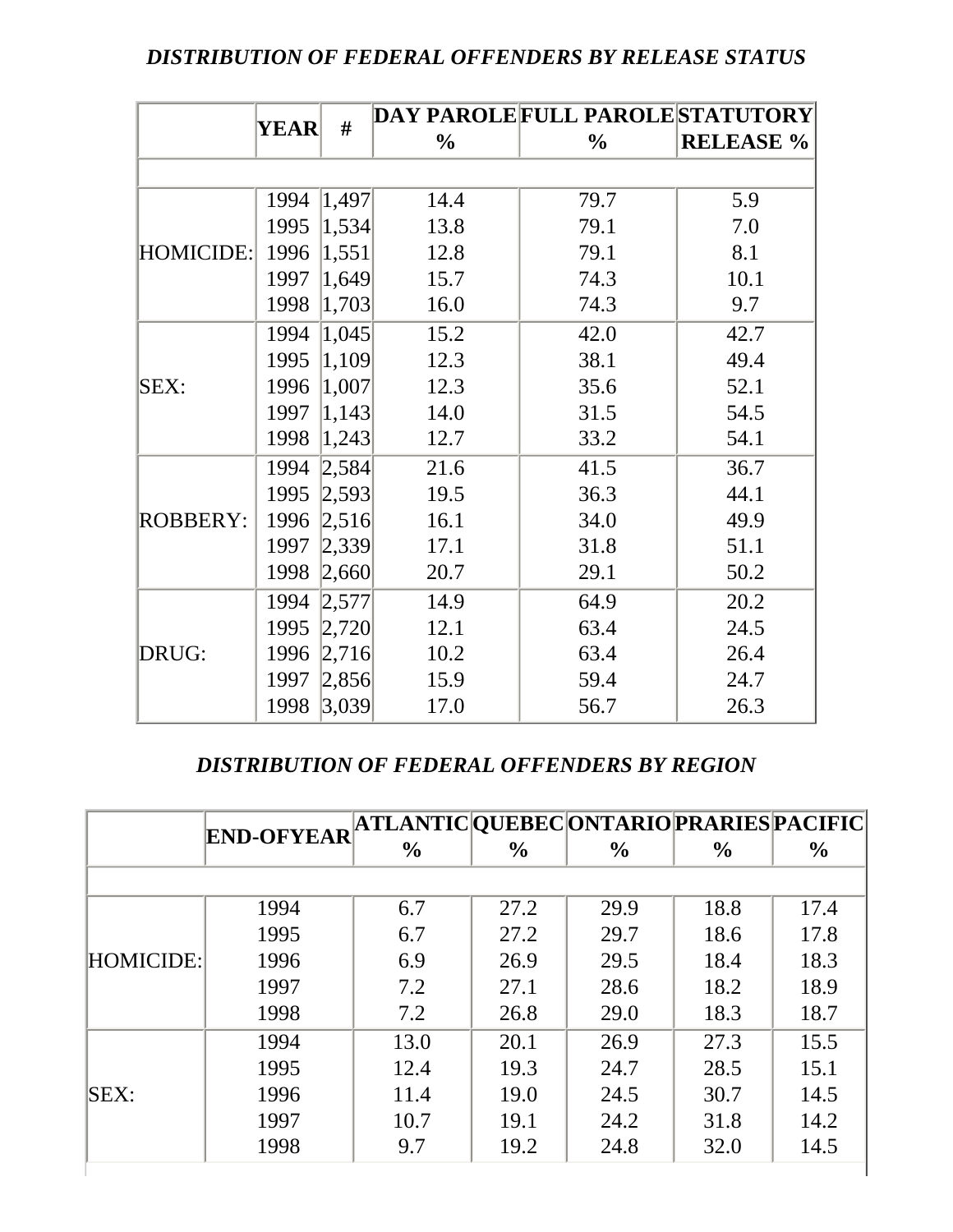|                 | 1994 | 6.7 | 37.6 | 24.6 | 18.0 | 13.1 |
|-----------------|------|-----|------|------|------|------|
|                 | 1995 | 6.5 | 38.0 | 23.7 | 18.2 | 13.6 |
| ROBBERY:        | 1996 | 7.3 | 36.9 | 23.7 | 19.0 | 13.0 |
|                 | 1997 | 7.4 | 36.0 | 23.7 | 19.9 | 13.0 |
|                 | 1998 | 7.4 | 35.1 | 24.4 | 20.0 | 13.1 |
|                 | 1994 | 7.2 | 37.8 | 27.9 | 16.1 | 10.9 |
|                 | 1995 | 7.7 | 38.5 | 27.2 | 15.7 | 10.9 |
| DRUG:           | 1996 | 8.0 | 38.2 | 26.1 | 17.3 | 10.4 |
|                 | 1997 | 7.8 | 37.4 | 26.1 | 18.5 | 10.3 |
|                 | 1998 | 7.6 | 36.8 | 26.8 | 19.0 | 9.8  |
|                 | 1994 | 9.9 | 28.9 | 27.6 | 20.2 | 13.4 |
|                 | 1995 | 9.8 | 29.2 | 27.1 | 20.5 | 13.5 |
| <b>OVERALL:</b> | 1996 | 9.5 | 28.5 | 26.8 | 22.0 | 13.5 |
|                 | 1997 | 9.0 | 28.1 | 26.7 | 22.8 | 13.4 |
|                 | 1998 | 8.5 | 27.9 | 27.5 | 22.7 | 13.4 |

*DISTRIBUTION OF FEDERAL OFFENDERS BY GENDER* 

|                  |                    |            | $\frac{0}{0}$ | <b>MALESFEMALES</b> |           |  |
|------------------|--------------------|------------|---------------|---------------------|-----------|--|
|                  | <b>END-OF-YEAR</b> | #          |               | $\frac{0}{0}$       | $\%$ (#)  |  |
|                  |                    |            |               |                     |           |  |
|                  | 1994               | 4,393 20.0 |               | 96.0                | 4.0(176)  |  |
|                  | 1995               | 4,318 18.9 |               | 96.5                | 3.5(152)  |  |
| <b>HOMICIDE:</b> | 1996               | 4,553 20.1 |               | 96.3                | 3.7(167)  |  |
|                  | 1997               | 4,771 21.5 |               | 95.8                | 4.2 (199) |  |
|                  | 1998               | 4,695 21.9 |               | 95.7                | 4.3(203)  |  |
|                  | 1994               | 3,748 16.9 |               | 99.5                | 0.5(17)   |  |
|                  | 1995               | 3,875 17.0 |               | 99.7                | 0.3(10)   |  |
| SEX:             | 1996               | 4,041 17.9 |               | 99.7                | 0.3(14)   |  |
|                  | 1997               | 3,914 17.6 |               | 99.6                | 0.4(15)   |  |
|                  | 1998               | 3,676 17.1 |               | 99.5                | 0.5(17)   |  |
|                  | 1994               | 7,408 33.5 |               | 99.0                | 1.0(89)   |  |
|                  | 1995               | 7,199 31.6 |               | 98.9                | 1.1(82)   |  |
| <b>ROBBERY:</b>  | 1996               | 7,418 32.8 |               | 98.8                | 1.2(88)   |  |
|                  | 1997               | 7,136 32.1 |               | 98.4                | 1.6(115)  |  |
|                  | 1998               | 6,850 31.9 |               | 98.3                | 1.7(118)  |  |
|                  | 1994               | 5,117 23.1 |               | 97.0                | 3.0(163)  |  |
|                  | 1995               | 5,310 23.3 |               | 96.8                | 3.2(172)  |  |
| DRUG:            | 1996               | 5,615 24.8 |               | 95.9                | 4.1 (228) |  |
|                  | 1997               | 5,515 24.8 |               | 95.0                | 5.0(273)  |  |
|                  | 1998               | 5,437 26.3 |               | 94.6                | 5.4 (291) |  |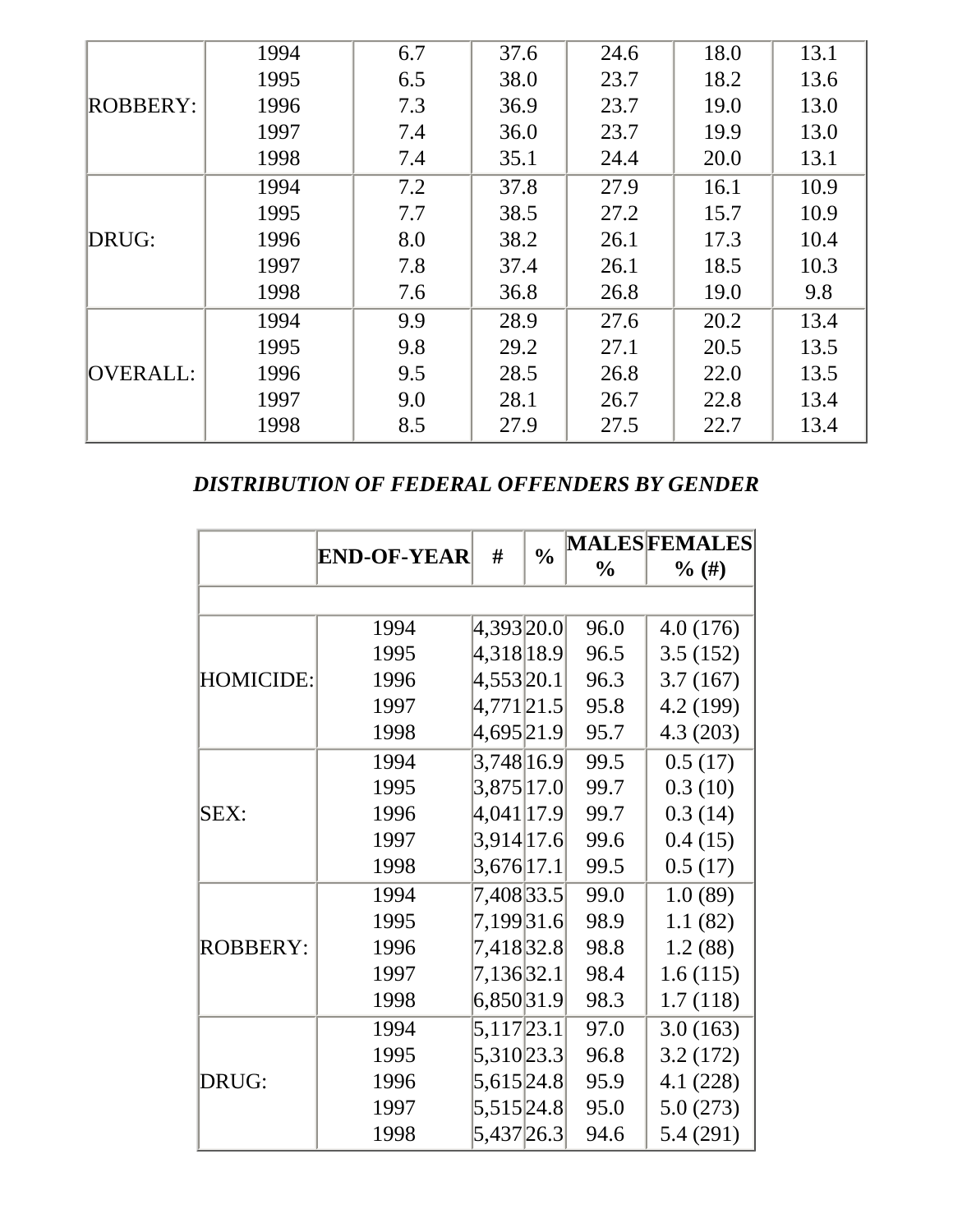#### *DISTRIBUTION OF FEDERAL OFFENDERS BY AVERAGE AGE*

|                  |                    | <b>FEDERAL</b>                    | <b>AT ADMISSION</b>                 |
|------------------|--------------------|-----------------------------------|-------------------------------------|
|                  | <b>END-OF-YEAR</b> | <b>JURISDICTION</b>               |                                     |
|                  |                    |                                   |                                     |
|                  | 1994               | 42 YEARS (18-89) 36 YEARS (16-87) |                                     |
|                  | 1995               |                                   | 42 YEARS (20-89) 36 YEARS (18-84)   |
| <b>HOMICIDE:</b> | 1996               |                                   | 43 YEARS (20-93) 36 YEARS (18-84)   |
|                  | 1997               |                                   | 43 YEARS (20-91) 36 YEARS (18-84)   |
|                  | 1998               | 42 YEARS (18-92) 35 YEARS (14-92) |                                     |
|                  | 1994               |                                   | 41 YEARS (19-86) 39 YEARS (15-85)   |
|                  | 1995               |                                   | 42 YEARS (20-85) 40 YEARS (18-82)   |
| SEX:             | 1996               |                                   | 43 YEARS (19-89) 41 YEARS (18-81)   |
|                  | 1997               |                                   | 46 YEARS (20-89) 43 YEARS (19-83)   |
|                  | 1998               |                                   | 43 YEARS (18-97) 41 YEARS (14-82)   |
|                  | 1994               |                                   | 34 YEARS (16-78) 31 YEARS (16-65)   |
|                  | 1995               |                                   | 35 YEARS (19-78) 33 YEARS (18-68)   |
| <b>ROBBERY:</b>  | 1996               |                                   | 35 YEARS (19-79) 33 YEARS (18-68)   |
|                  | 1997               |                                   | 35 YEARS (19-75) 33 YEARS (18 - 68) |
|                  | 1998               |                                   | 36 YEARS (17-81) 33 YEARS (17-81)   |
|                  | 1994               |                                   | 36 YEARS (18-81) 34 YEARS (17-74)   |
|                  | 1995               |                                   | 36 YEARS (20-73) 35 YEARS (18-71)   |
| DRUG:            | 1996               |                                   | 37 YEARS (19-76) 35 YEARS (18-73)   |
|                  | 1997               |                                   | 38 YEARS (20-75) 36 YEARS (19-69)   |
|                  | 1998               |                                   | 37 YEARS (18-79) 36 YEARS (18-78)   |

#### *DISTRIBUTION OF FEDERAL OFFENDERS BY ETHNICITY*

|           | <b>END-OF-YEAR</b> | CAUCASIAN NATIVE BLACK ASIAN OTHER |               |               |               |      |
|-----------|--------------------|------------------------------------|---------------|---------------|---------------|------|
|           |                    | $\frac{0}{0}$                      | $\frac{0}{0}$ | $\frac{0}{0}$ | $\frac{0}{0}$ | $\%$ |
|           |                    |                                    |               |               |               |      |
|           | 1994               | 78.9                               | 13.0          | 3.1           | 1.0           | 4.0  |
| HOMICIDE: | 1995               | 78.3                               | 13.4          | 3.2           | 1.3           | 3.9  |
|           | 1996               | 77.3                               | 13.8          | 3.5           | 1.5           | 3.9  |
|           | 1997               | 76.0                               | 14.6          | 3.9           | 1.5           | 3.9  |
|           | 1998               | 74.4                               | 16.1          | 4.0           | 1.5           | 4.1  |
|           | 1994               | 76.2                               | 16.5          | 4.5           | 0.4           | 2.5  |
|           | 1995               | 76.0                               | 16.5          | 4.4           | 0.5           | 2.6  |
| SEX:      | 1996               | 74.1                               | 17.8          | 4.5           | 0.6           | 3.0  |
|           | 1997               | 73.4                               | 19.0          | 4.7           | 0.7           | 3.2  |
|           | 1998               | 71.1                               | 19.9          | 5.1           | 0.6           | 3.3  |